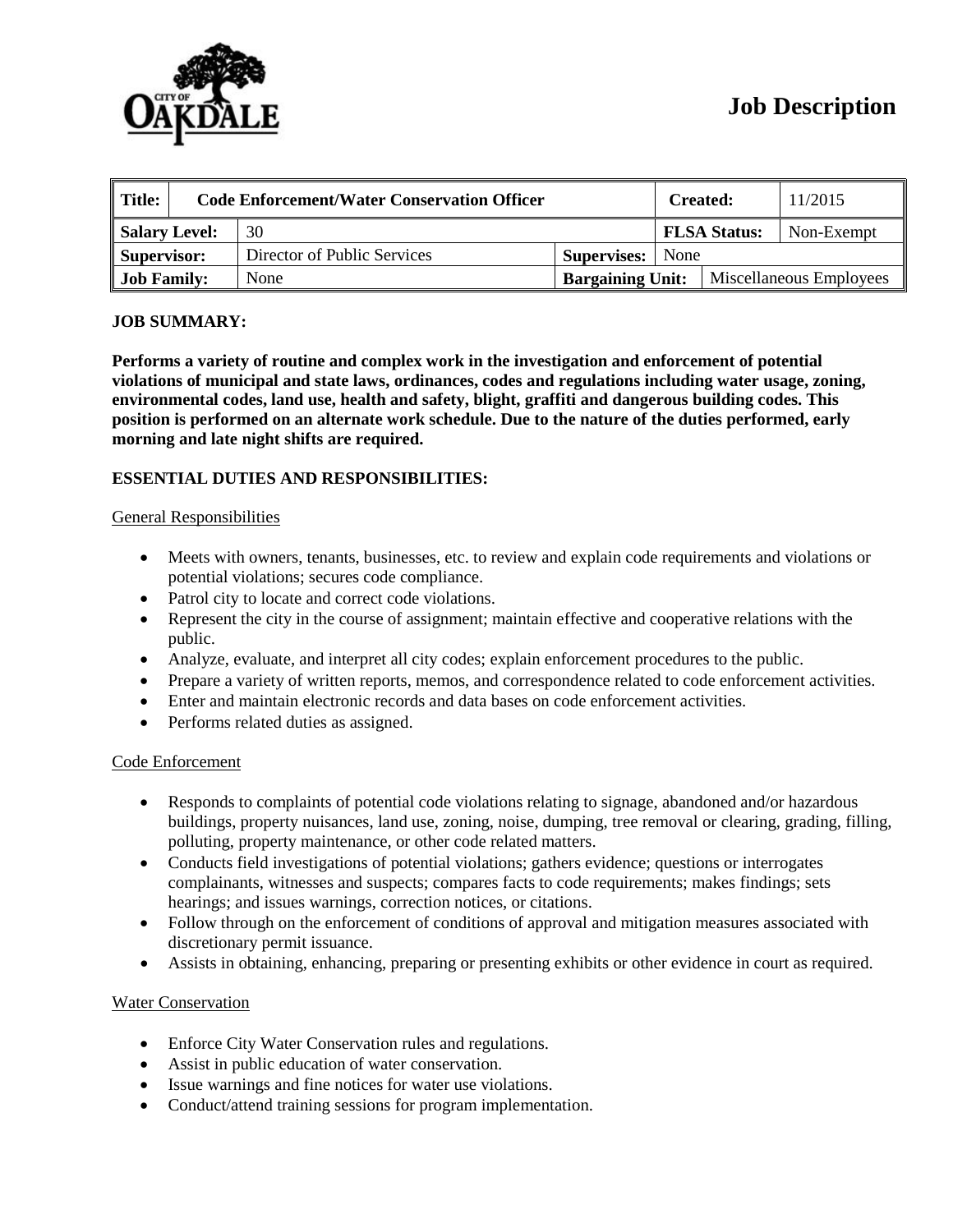# *Code Enforcement/Water Conservation Officer - Continued*

# **QUALIFICATIONS:**

To perform this job successfully, an individual must be able to perform each essential duty satisfactorily. The requirements listed below are representative of the knowledge, skill, and/or ability required. Reasonable accommodations may be made to enable individuals with disabilities to perform the essential functions.

### **Ability to:**

- Demonstrate tact and diplomacy with the public.
- Analyze complex situations, problems and data, and use sound judgement in decision-making.
- Learn applicable environmental laws and regulations.
- Establish and maintain cooperative relationships with those contacted during the course of work.
- Communicate effectively both orally and in writing.
- Effectively handle multiple competing priorities.
- Read maps and learn the city's geography.
- Work flexible hours including evenings and weekends.

### **Knowledge of:**

- Safe and efficient work practices related to code enforcement activities.
- Some code enforcement principles, practices and methods as applicable to a municipal setting, working knowledge of applicable laws, standards and regulations relating to various land use, nuisance, property maintenance and public safety codes.
- Working knowledge of inspection techniques.
- Report writing and file maintenance.
- Principles of community relations.
- Office methods an equipment including filing systems and electronic database information systems.

#### **Education and/or Experience:**

Any qualifying combination of experience and training that would likely provide the required knowledge and abilities is qualifying.

One year of experience dealing with an enforcement, inspection, investigation or customer service capacity. Experience including the enforcement of municipal codes is highly desirable. Equivalent to the completion of the  $12<sup>th</sup>$  grade, ability to type at 35 wpm, and ability to use a personal computer and related applicable software.

#### **Certificates, Licenses, Registrations:**

Possession of, or the ability to, obtain a valid Class C California driver's license prior to employment.

### **Language Skills:**

Ability to read and comprehend simple instructions, short correspondence, and memos. Ability to write simple correspondence. Ability to effectively present information in one-on-one and small group situations.

### **Mathematical Skills:**

Ability to add, subtract, multiply, and divide using whole numbers, common fractions, and decimals. Ability to compute rate, ratio, and percent and to draw and interpret bar graphs.

#### **Reasoning Ability:**